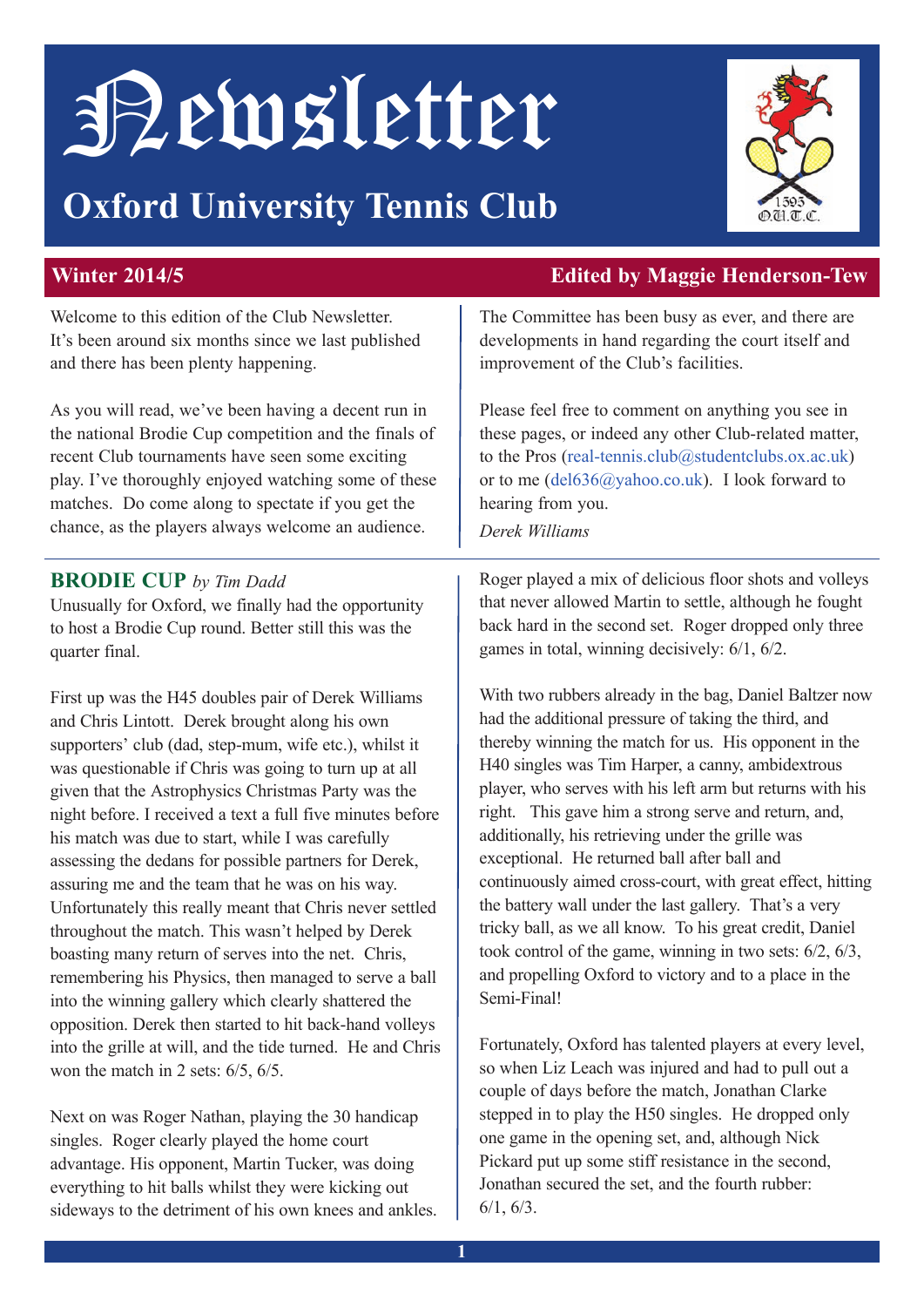As in the previous match at Seacourt, the pressure was now on Alex Mullan and Ray Cooke to complete the match with a clean sweep by winning their H35 doubles rubber.

Taking note of the last Brodie match report about poor preparation for the doubles, Craig gave the boys some specialist doubles education. This coaching completely changed Alex and Ray's attitude and approach to the game, paying dividends. Now they both knew exactly where they needed to stand to defend and attack everything. Ray's volleying strength supported Alex's floor game perfectly.

Hatfield's George Foxall and James Hay are a formidable doubles combination. They kept changing tactics to try to find a weakness in Alex and Ray's game, but they were unable to do enough. Alex and Ray won 6/3, 6/3, with Ray volleying the winning ball into the grille after a fantastic rest.



#### **OVER 60'S DOUBLES**

With Roland Knight unfortunately having to withdraw with a nasty bout of the 'flu, his brother, Julian, woke up on match day to find himself partnerless on the morning of play.

Thankfully, Jeremy Irwin-Singer stepped in at last minute to fill the gap and it proved fortuitous. Their partnership flourished, they reaching the final and overcome spirited resistance from Chris Hancock and Adrian Fort, eventually wining, 8-5.

So, Oxford sail into the Semi-Final, which will be a local Derby match against Radley, at the Radley court, on Sunday 1 Feb. Radley had an equally emphatic 5/0 win to gain their place in the Semi, which sets up a spicy encounter.

The order of play for the day will be:

10.00 H45 Doubles 11.00 H30 Singles 12.15 H40 Singles 13.30 H50 Singles 15.00 H35 Doubles

Your support on the day will be much appreciated. Radley will be providing refreshments all day, so do drop in, for as long as you can, and cheer us on. It should be a terrific match, and you'll probably recognise many of the Radley players who are also Oxford members.

#### **KnigHT Cup (LeveL SeniorS' CLuB CHaMpionSHip)**

An excellent competition eventually saw Geoff Baker and Mike Henman face one another in the final.

The first set to Geoff was much closer than the 6-1 score-line suggests and had those of us sitting in the dedans worrying that Mike's forcing might start to test the strength of the netting. Nevertheless, Geoff was able to cope with Mike's fierce forcing and won a very tight second set, 6-5.

Congratulations to Geoff on a hard-won and deserved victory and to both players for putting on such a superb display of Tennis. Grateful thanks go to Roland Knight for his kind sponsorship of this event.

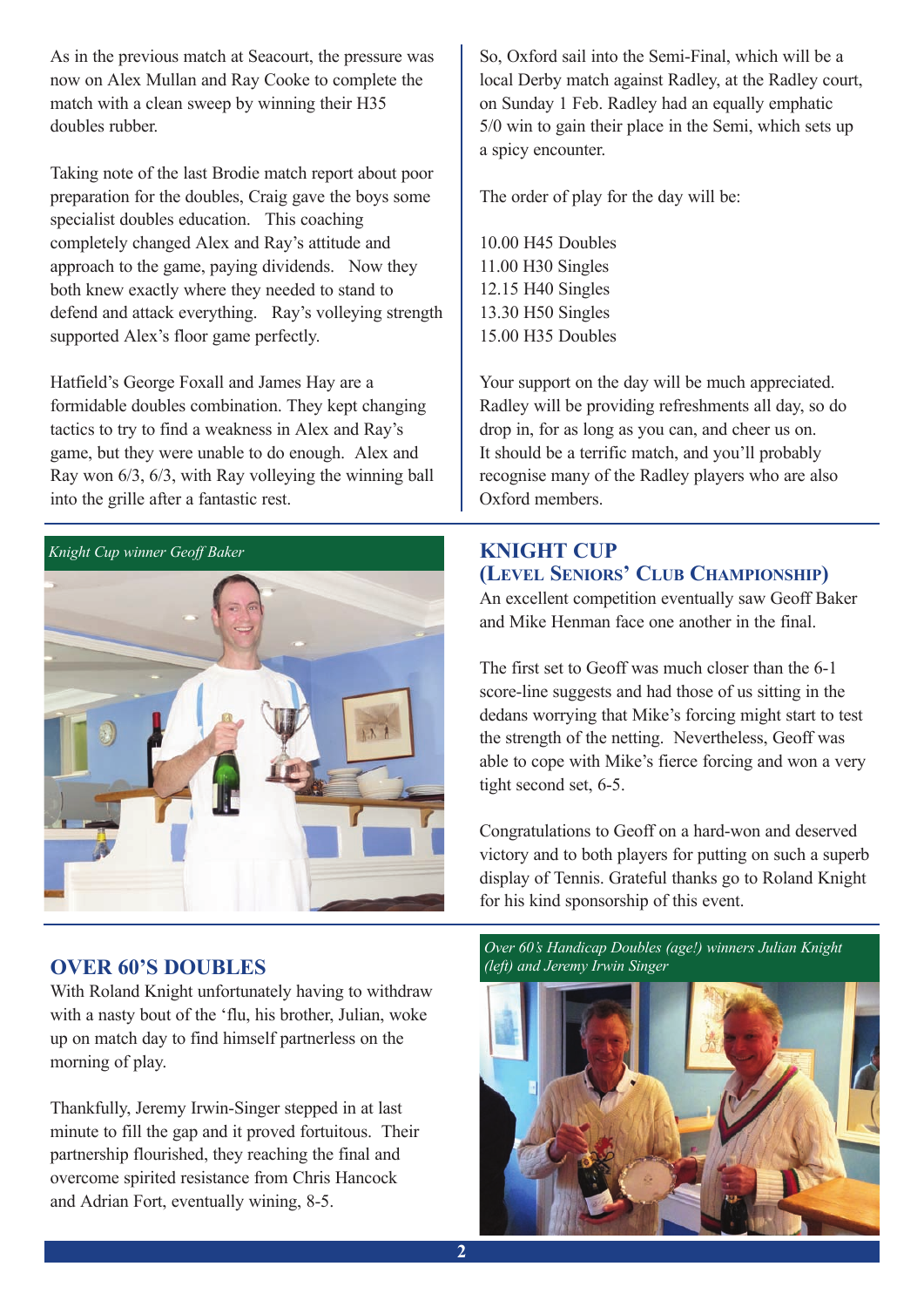#### **SiMMS SuMMer League FinaLS**

December brought us the Simms Summer League finals, which were the culmination of a competition that had brought together over 60 players through the summer months, during which the league stages were played.

The competition was very kindly sponsored again this year by John Simms and Bower & Bailey Solicitors, and John strode through to the semi-final this year, before being knocked out by the eventual winner of the B final, Jonathan Clark.

The scores in both the A and the B finals turned out to be rather one-sided, and identical, despite opponents Nick Owen and Andrew Macintosh's best efforts. That said, both Charlie Lane-Fox and Jonathan Clark gave no quarter in either encounter and played excellent tennis. Each was completely focused on victory and no doubt the extra bottle of champagne that makes the winner's glory taste even sweeter!

Charlie Lane-Fox beat Nick Owen 8-1 and Jonathan Clark beat Andrew Mackintosh 8-1.



#### **SiLver raCKeT**

Richard Alden of Hayman's Fisheries and Alden's Meatmaster sponsored the Silver Racket again this year and it was an excellent event. The prize was played for by a pair of Oxford Blues, Ben Graves and Archie Burgess. Each of them has a handicap in the low twenties and now heading towards the teens. Who knows where they will be by the time Varsity arrives at the end of February. In what was once again a great exhibition of student tennis, Ben eventually triumphed 8-4.

Our sincere thanks go to Richard Alden for his continuing and generous support of this event.

*Sponsor John Simms presenting the Pol Roger champagne to A Final Winner Charlie Lane-Fox*



*B Final winner, Jonathan Clark, receiving his Pol Roger champagne from John Simms*



#### **a1 raM HandiCap douBLeS**

Twelve pairs contested the competition this year and, as ever, it was a good social event, with large handicap differences and some interesting tennis. Chris Lintott and Derek Williams were hot favourites, having not lost a doubles match since joining forces in the Grant Bates Trophy. They reached the finals as expected, but their opponents, students Piers Dickenson and Thomas Sinclair stopped their smooth progress. Piers and Thomas's play seemed to improve with every stroke through the competition, and they ran out winners 6-2. Many thanks again go to our splendid sponsor, Ron Mutton, who has supported this tournament for many years. Long may it continue!

*Sponsor Richard Alden flanked by Silver Racket winner Ben Graves (left) and runner up Archie Burgess*

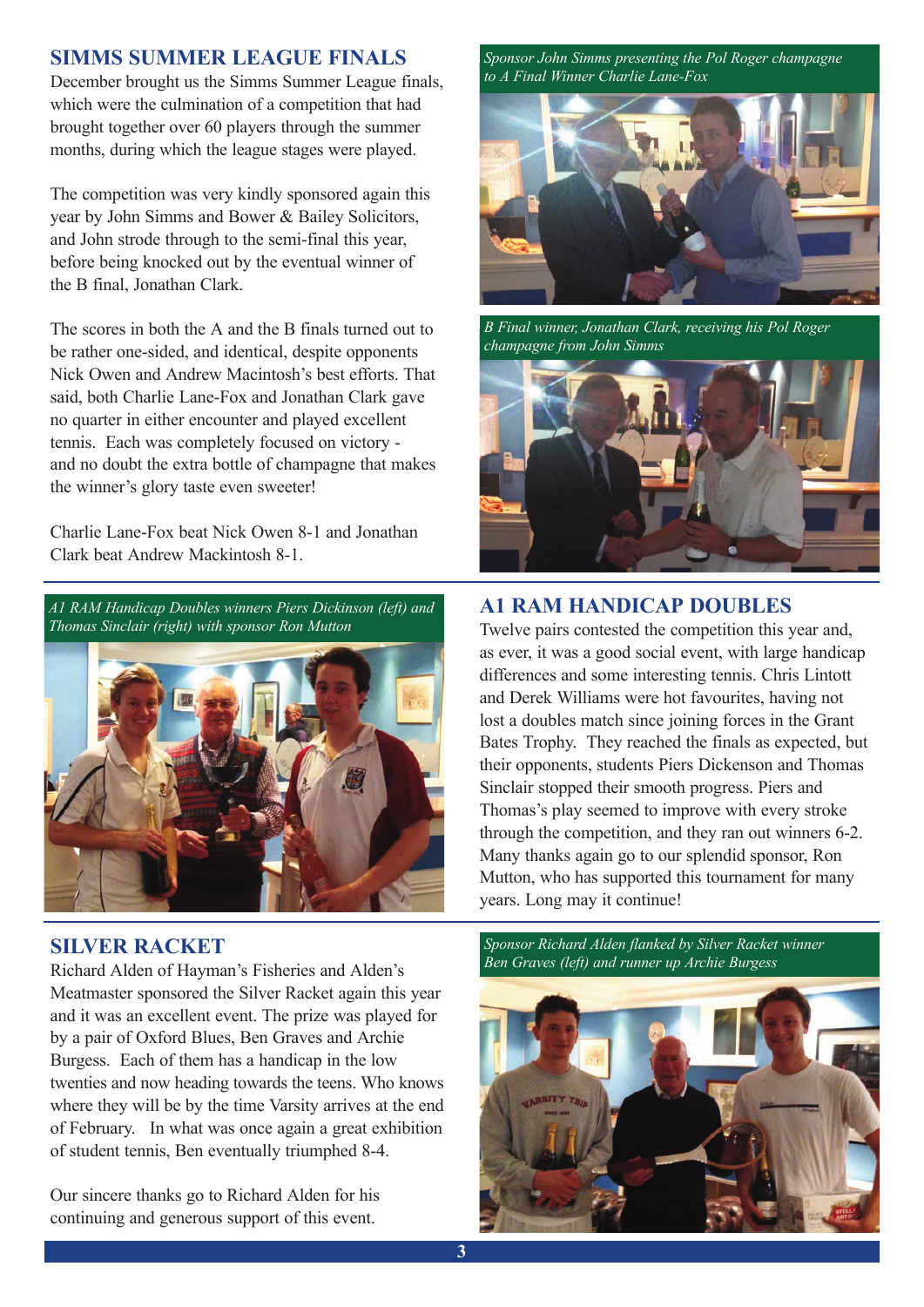#### **FroM THe CoMMiTTee**

*By Derek Williams*

#### **CourT FLoor**

In the last newsletter, we reported that we intended to start monitoring the heave of the court floor to enable the Club to better understand and predict the reasons for and rate of movement of the floor.

Following the initial survey on 16th June, a second visit on 15th September had produced the first measurements of possible movement of the floor. The report stated that a movement of 0.3 of a millimetre is deemed to be "no movement", due to equipment tolerances. A movement outside of these parameters (of 0.4mm) had been recorded at a single point only. The slight movement noted is upwards to a slab that is already slightly raised noted as point 16 on the diagram (in the centre at 2nd Gallery at the service end).

A third set of measurements were taken on 15th January. Point 16 has risen by a further 0.1mm making a total increase over the whole period of 0.5mm. Point 44 in the centre of the hazard end is now showing slight movement (0.5mm) and point 29, which is right at the net trough on the hazard side has moved 0.7mm.

Further quarterly visits will follow. It will also be interesting to see over the two years that the survey will monitor the court what, if any, effects the changing seasons have on the movement on the court.

I am hopeful that when this process is finished, the movements prove to be not so large that we have to consider work on the surface of the court. Apart from the occasional uneven bounces off the concrete seams, I think the floor itself is a good and even one.

We have carried out considerable research into possible solutions. Should the changing heave indicate that the way in which the court plays will deteriorate beyond a tolerable level, modern concrete technology may well have the required answer.

That said, I have yet to hear of a court floor that's been altered or resurfaced to the complete satisfaction of the players, and it would be a great shame to lose an original Bickley floor.

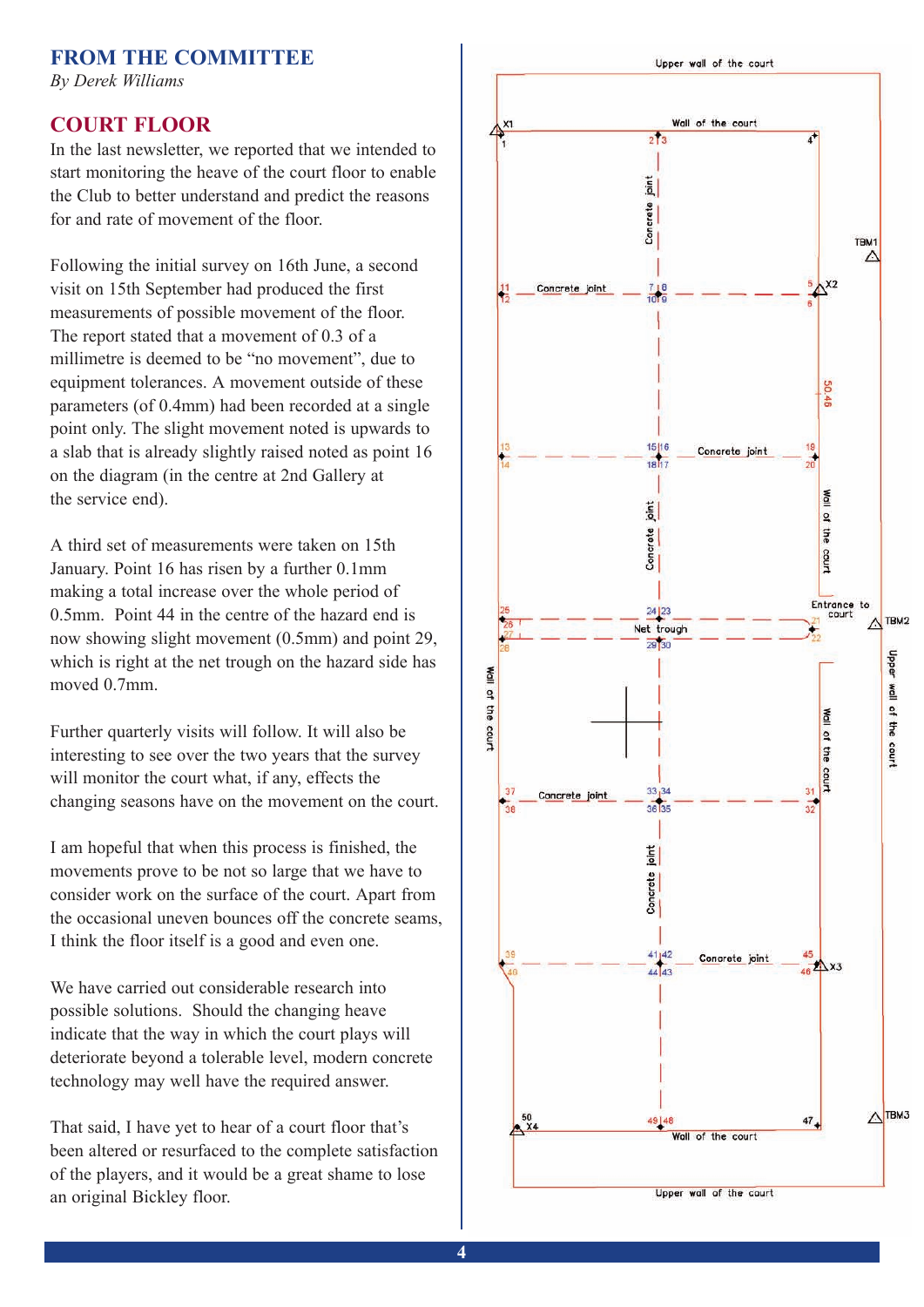#### **FaCiLiTieS**

In the spring, we are planning to re-decorate throughout much of the Club and will be freshening up the paintwork in the pro shop, clubroom, stairway and changing rooms along with all of the connecting doors and frames. Additionally, the men's changing room floor will shortly receive a new covering as will the shower area.

We are also taking an initial look at the costs to change the lighting to an LED system. A couple of clubs have made the change and I have heard favourable reports. One company has taken a look up in the rafters, kindly assisted by Ray Cooke, and hopefully we'll have a quote to consider shortly.

#### **neW TeCHnoLogy**

Back in December, some of us visited Seacourt and were very impressed by their new camera and TV system. Three TV's are mounted on the wall in their bar. Two are provided with video from a camera mounted at either end of the court. The cameras are tiny and mounted into small holes drilled in the bandeau. The third TV screen shows the game score. To facilitate this, the marker has an Android-driven tablet computer on which he marks, and this is linked wirelessly to the TV screen.

The whole system was very well thought out and enabled spectators in the bar to watch and enjoy the game. The view from the cameras was excellent too. There's a short report on this on the T&RA website: www.tennisandrackets.com/NewsItem.aspx?id=1264

'The Real Tennis Scoring App' has been created by Leamington and Hampton Court member, Robert Frost, who I had the pleasure of meeting at Leamington recently. Robert took the time to show me the functionality of the App. As well as keeping the score and chases, the App stores the information and this can be used to generate statistics on the game in a quite amazing way. I was able to see how my game had progressed, saw statistics on the pattern of chases set by me and my opponent, and where every point was won and lost – sadly, mainly lost by me in relation to the game I'd just played! It's a very clever piece of software. It's free and available to download if you have Android-based equipment, so do take a look.

There are also potential benefits to coaching as video can be recorded and played back. The committee is looking into the possibility of installing a similar system at Oxford. Some of us will visit Seacourt again shortly to look at the set-up in more detail and we'll consider the practicalities and costs shortly.

## **Forthcoming events naTionaL League diviSion 1 THurSday 29TH January aT 18.30 oxford vs Middlesex at home**

Please come along and watch your home team of Craig Greenhalgh and Roman Krznaric take on Will Burns and Leon Smart. Entry is £5.00 (free for students) which also provides you with a glass of wine.

### **varSiTy MaTCH**

Oxford and Cambridge Men's and Women's First Teams will be playing at Lord's on Friday 27th and Saturday 28th February and you are welcome to come along to lend your support. Further details will be on the noticeboard shortly.

#### **ToWn & goWn**

The Club is planning to hold a Town versus Gown match in late spring. Further details will be put on the noticeboard in a month or so.